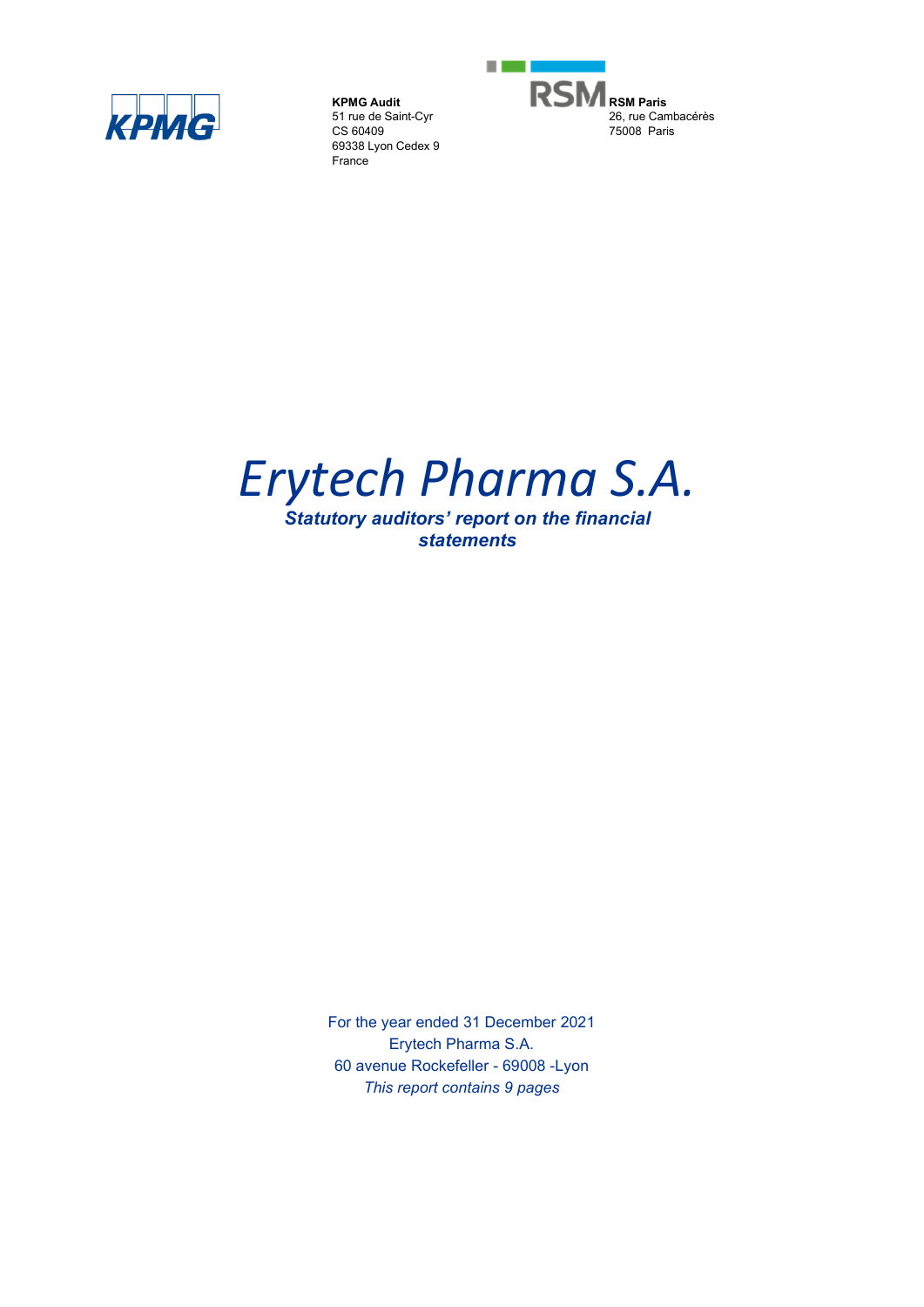

**KPMG Audit** 51 rue de Saint-Cyr CS 60409 69338 Lyon Cedex 9 France



*This is a translation into English of the statutory auditors' report on the financial statements of the Company issued in French and it is provided solely for the convenience of English speaking users. This statutory auditors' report includes information required by European regulation and French law, such*  as information about the appointment of the statutory auditors or verification of the management report and *other documents provided to shareholders.*

*This report should be read in conjunction with, and construed in accordance with, French law and professional auditing standards applicable in France.*

# **Erytech Pharma S.A.**

Registered office: 60 avenue Rockefeller - 69008 -Lyon Share capital: €.3.101.855,30

## **Statutory auditors' report on the financial statements**

For the year ended 31 December 2021

To the shareholders of Erytech Pharma S.A.

#### **Opinion**

In compliance with the engagement entrusted to us by your annual general meeting, we have audited the accompanying financial statements of Erytech Pharma S.A. for the year ended 31 December 2021.

In our opinion, the financial statements give a true and fair view of the assets and liabilities and of the financial position of the Company as at 31 December 2021 and of the results of its operations for the year then ended in accordance with French accounting principles.

The audit opinion expressed above is consistent with our report to the Audit Committee.

## **Basis for Opinion**

#### *Audit Framework*

We conducted our audit in accordance with professional standards applicable in France. We believe that the audit evidence we have obtained is sufficient and appropriate to provide a basis for our opinion.

Our responsibilities under those standards are further described in the *Statutory Auditors' Responsibilities for the Audit of the Financial Statements* section of our report.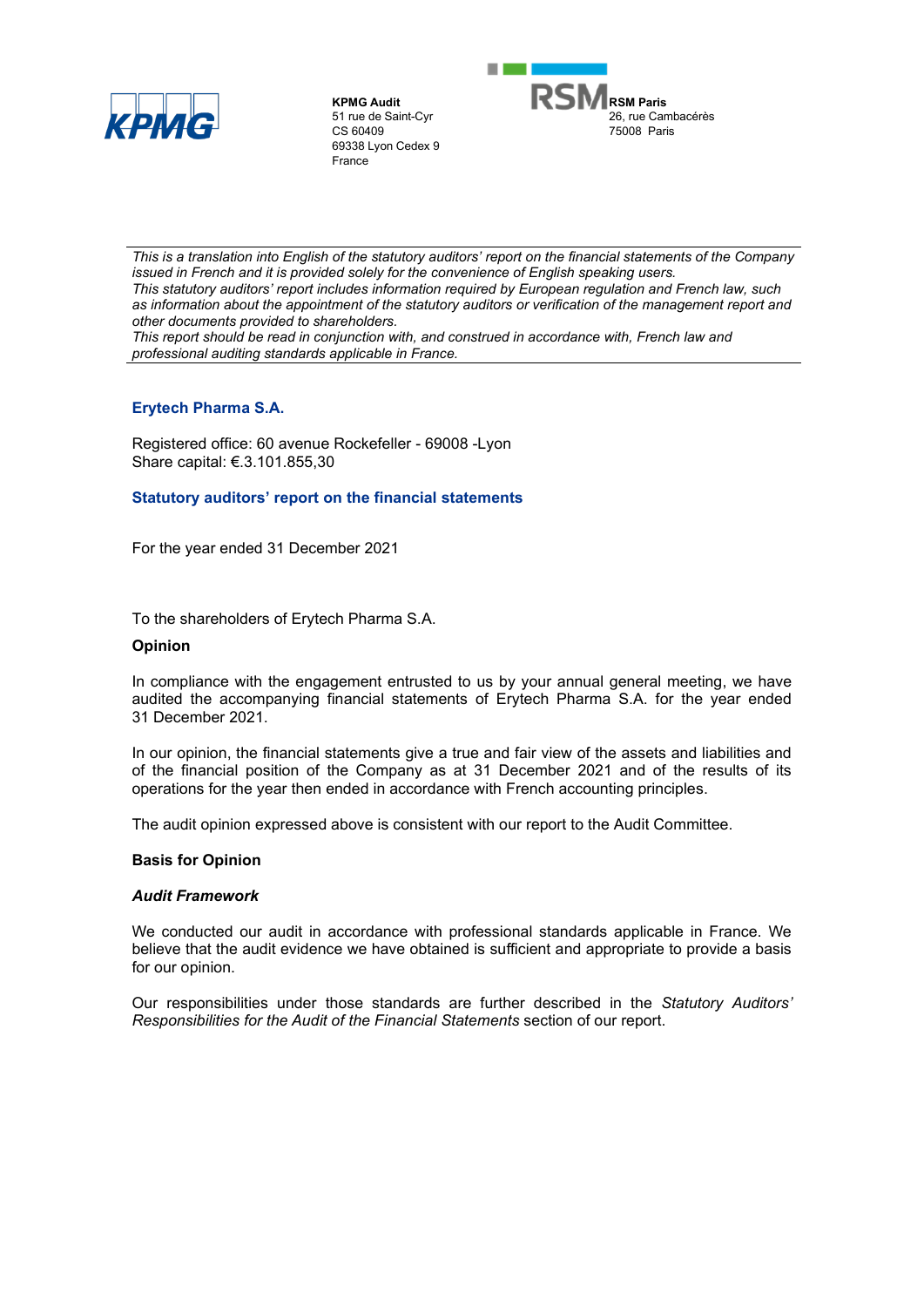



#### *Independence*

We conducted our audit engagement in compliance with independence requirements of the French Commercial Code (code de commerce) and the French Code of Ethics (code de déontologie) for statutory auditors for the period from 1st January 2021 to the date of our report and specifically we did not provide any prohibited non-audit services referred to in Article 5(1) of Regulation (EU) No 537/2014.

#### **Justification of Assessments - Key Audit Matters**

Due to the global crisis related to the Covid-19 pandemic, the financial statements of this period have been prepared and audited under specific conditions. Indeed, this crisis and the exceptional measures taken in the context of the state of sanitary emergency have had numerous consequences for companies, particularly on their operations and their financing, and have led to greater uncertainties on their future prospects. Those measures, such as travel restrictions and remote working, have also had an impact on the companies' internal organization and the performance of the audits.

It is in this complex and evolving context that, in accordance with the requirements of Articles L.823-9 and R.823-7 of the French Commercial Code (code de commerce) relating to the justification of our assessments, we inform you of the key audit matters relating to risks of material misstatement that, in our professional judgment, were of most significance in our audit of the financial statements of the current period, as well as how we addressed those risks.

These matters were addressed in the context of our audit of the financial statements as a whole, and in forming our opinion thereon, and we do not provide a separate opinion on specific items of the financial statements.

## **Going concern**

*Note 3.1 "General acounting conventions and principles" to the financial statements*

#### *Key audit matter*

As described in Note 3.1 "General acounting conventions and principles" to the financial statements, the Company believes it will be able to fund its operations beyond the next 12 months after the closing date.

When preparing the financial statements the Company assessed the underlying assumptions of going concern, considering:

- Cash and cash equivalents held by the Company amounting to 31.8 million euros as of 31 December 2021. They are composed of cash and term deposits readily available without penalty;
- The collection by Erytech Pharma Inc. of the selling price of the U.S. manufacturing facility in April 2022 for a gross amount of 44.5 million of dollars; this amount will be used to finance the Group's operations.
- The cash consumption forecast for the next 12 months after the closing date.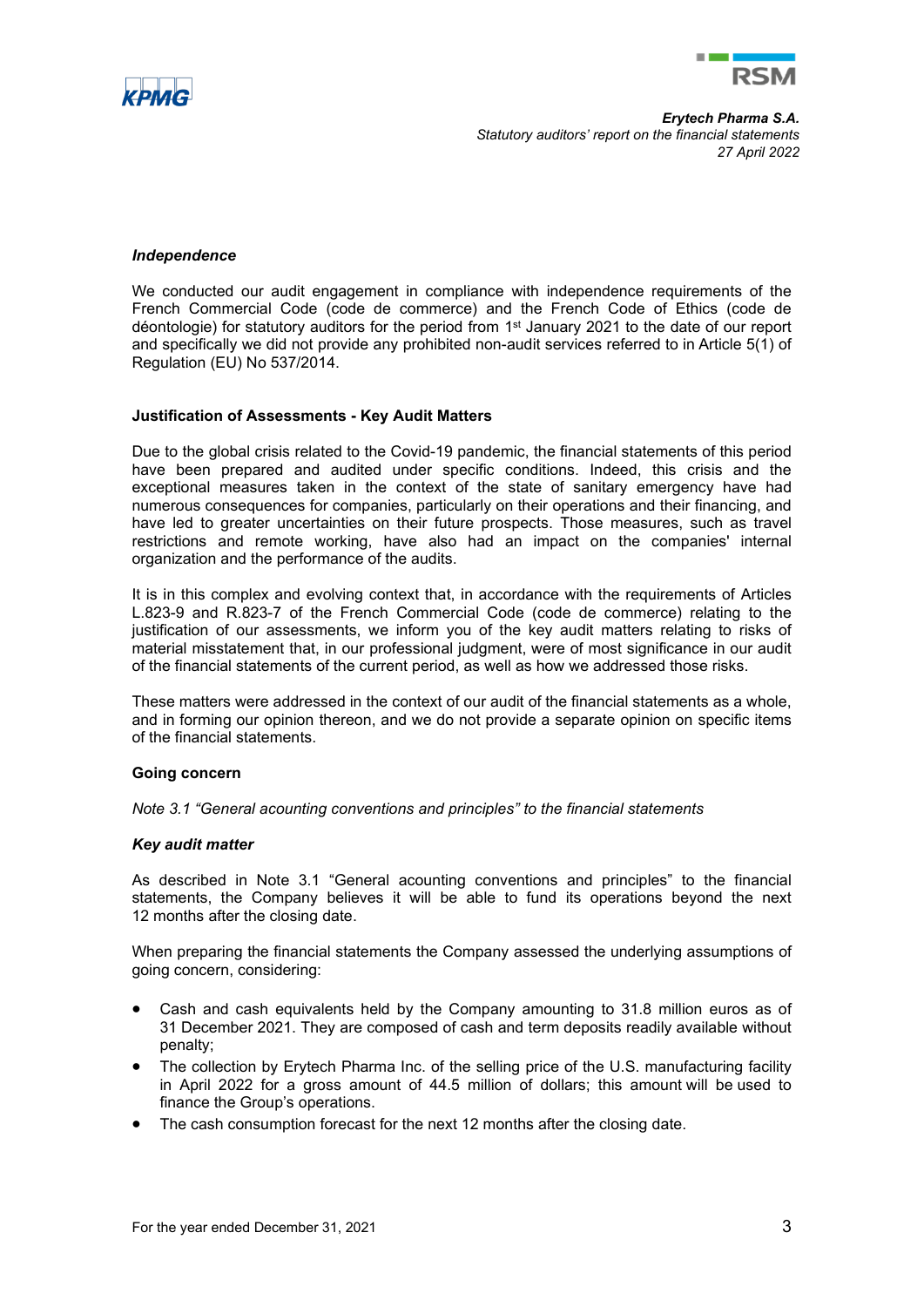



We identified the assessment of the Company's ability to continue as a going concern as a key audit matter because the assessment of going concern is dependent upon certain management assumptions and judgments and a major event which occurred after the year end.

## *How the matter was addressed in our audit*

We obtained and assessed the relevance of the analysis performed by management on the Company's ability to continue as a going concern during the 12 months after the closing date.

- We obtained the contractual documentation relating to the sale of the Princeton manufacturing facility dated 22 April 2022;
- We obtained audit documentation supporting the collection of the selling price pertaining to this sale;
- We gained an understanding of the process implemented to prepare the cash flow forecasts and estimated expenditures and assessed the consistency of key assumptions used by management in the cash flow forecast with our understanding of the Company's business and management's intent;
- We assessed the appropriateness of the related disclosures in the financial statements;
- We enquired of management whether there are circumstances or events which occurred since 31 December 2021, that might put into question the going concern assessment.

## **Estimate related to the accrual for hospital costs incurred in connection with the clinical trials**

*Note 3.3 "Clinical trials" and Note 4.2.5 "Trade payables" to the financial statements* 

# *Key audit matter*

As described in Note 3.3 "Clinical trials" and Note 4.2.5 "Trade payables" to the financial statements, judgment is required from management when estimating the accrual for hospital costs incurred in connection with the clinical trials sponsored by the Company. This accrual amounts to 9.3 million euros as of 31 December 2021.

Considering the material amount of the accrual for hospital costs and the level of judgement required, we consider this estimate is a key audit matter.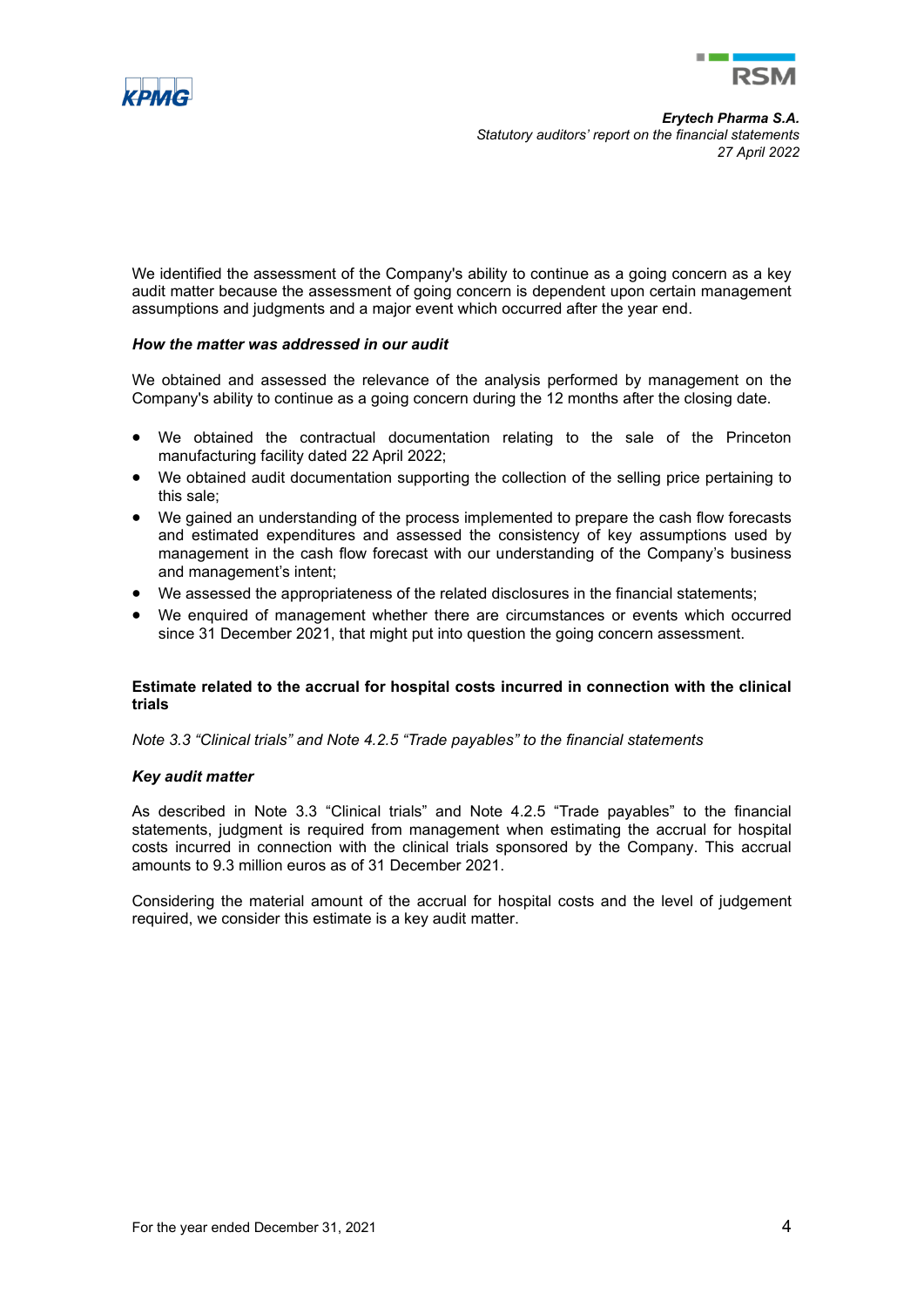



#### *How the matter was addressed in our audit*

- We gained an understanding of the process for estimating the accrual for hospital costs incurred in connection with the clinical trials;
- We assessed the relevance of the model and the key assumptions used by management, in particular considering the nature of costs incurred in ongoing clinical trials, and their consistency with the clinical protocol of the trials;
- We corroborated data used by the company for the number of active sites, the number of randomized patients and the variable cost per patient with available data in the clinical department of the company and with the contracts signed with active sites;
- We performed a retrospective review of the assumptions used by management, using available data in the clinical department of the company;
- We verified the accuracy of the calculation performed to estimate the total amount of hospital costs incurred and the amount of the related accrual.

## **Specific Verifications**

We have also performed, in accordance with professional standards applicable in France, the specific verifications required by laws and regulations.

#### *Information given in the management report and in the documents with respect to the financial position and the financial statements provided to the Shareholders*

We have no matters to report as to the fair presentation and the consistency with the financial statements of the information given in the management report of the Board of Directors and in the documents with respect to the financial position and the financial statements provided to the Shareholders.

We attest the fair presentation and the consistency with the financial statements of the information relating to payment deadlines mentioned in Article D.441-6 of the French Commercial Code (*Code de commerce*).

#### *Information relating to corporate governance*

We attest that the Board of Directors' report on corporate governance sets out the information required by Articles L.225-37-4, L22-10-10 and L.22-10-9 of the French Commercial Code.

Concerning the information given in accordance with the requirements of Article L.22-10-9 of the French Commercial Code (code de commerce) relating to compensations and benefits received by or awarded to the directors and any other commitments made in their favour, we have verified the consistency with the financial statements, or with the underlying information used to prepare these financial statements and, where applicable, with the information obtained by your company from controlled companies included in the scope of consolidation. Based on these procedures, we attest the accuracy and fair presentation of this information.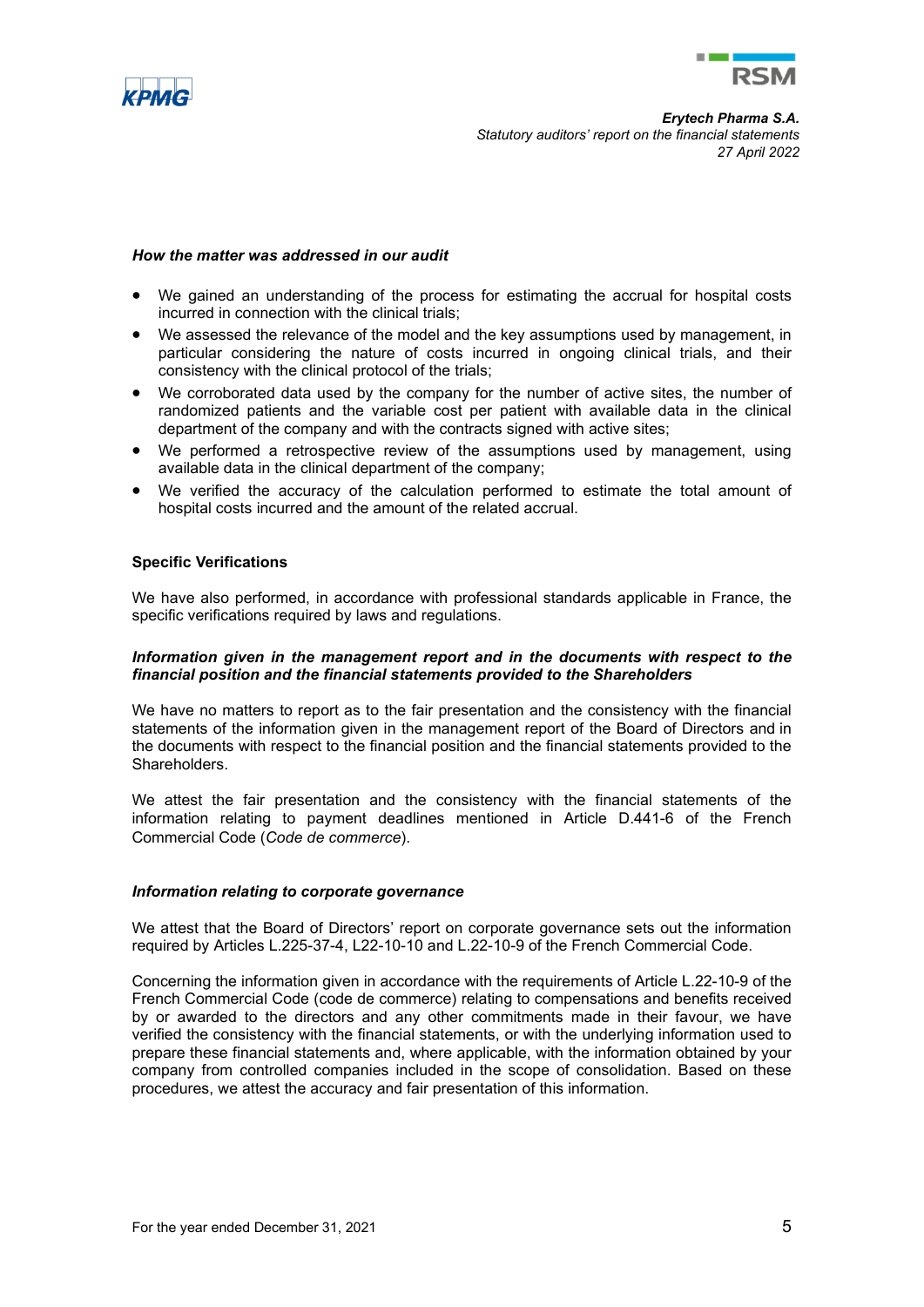



With respect to the information relating to items that your company considered likely to have an impact in the event of a public takeover bid or exchange offer, provided pursuant to Article L.22- 10-11 of the French Commercial Code, we have agreed this information to the source documents communicated to us. Based on these procedures, we have no observations to make on this information.

## *Other information*

In accordance with French law, we have verified that the required information concerning the purchase of investments and controlling interests and the identity of the shareholders and holders of the voting rights has been properly disclosed in the management report.

## **Report on Other Legal and Regulatory Requirements**

## *Format of presentation of the financial statements intended to be included in the Annual Financial Report*

We have also verified, in accordance with the professional standard applicable in France pertaining to the procedures performed by the statutory auditor relating to the annual and consolidated financial statements presented in accordance with the European single electronic format, that the presentation of the financial statements intended to be included in the annual financial report mentioned in Article L.451-1-2, I of the French Monetary and Financial Code (code monétaire et financier), prepared under the responsibility of the Chief Executive Officer, complies with the single electronic format defined in the European Delegated Regulation No 2019/815 of 17 December 2018.

Based on the work we have performed, we conclude that the presentation of the financial statements intended to be included in the annual financial report complies, in all material respects, with the European single electronic format.

We have no responsibility to verify that the financial statements that will ultimately be included by your company in the annual financial report filed with the AMF are in agreement with those on which we have performed our work.

# *Appointment of the Statutory Auditors*

We were appointed as statutory auditors of Erytech Pharma S.A. by the annual general meeting held on 24 June 2016 for KPMG S.A. and on 21 June 2019 for RSM Paris.

As at 31 December 2021, KPMG S.A. and RSM Paris were in the 6th year and 3rd year of total uninterrupted engagement, which are the 6th year and 3rd year since securities of the Company were admitted to trading on a regulated market, respectively.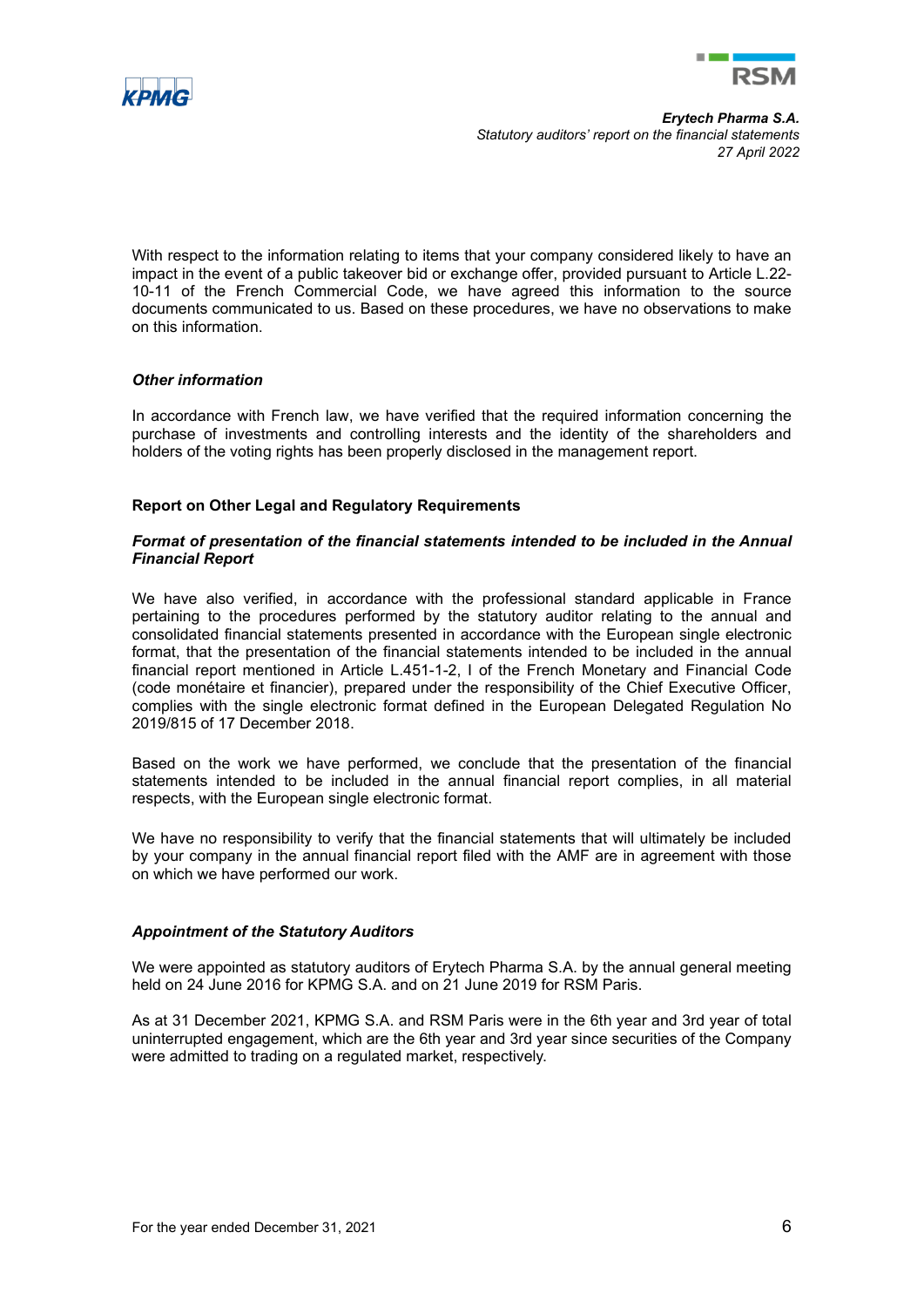



Furthermore, KPMG Audit Rhône-Alpes-Auvergne, member of the KPMG network, was previously statutory auditor of the entity from 2010 to 2015, and KPMG S.A. was previously statutory auditor of the entity from 2004 to 2010. RSM Rhône-Alpes, member of the RSM network, was previously statutory auditor of the entity from 2014 to 2018.

## **Responsibilities of Management and Those Charged with Governance for the Financial Statements**

Management is responsible for the preparation and fair presentation of the financial statements in accordance with French accounting principles and for such internal control as management determines is necessary to enable the preparation of financial statements that are free from material misstatement, whether due to fraud or error.

In preparing the financial statements, management is responsible for assessing the Company's ability to continue as a going concern, disclosing, as applicable, matters related to going concern and using the going concern basis of accounting unless it is expected to liquidate the Company or to cease operations.

The Audit Committee is responsible for monitoring the financial reporting process and the effectiveness of internal control and risks management systems and where applicable, its internal audit, regarding the accounting and financial reporting procedures.

The financial statements were approved by the Board of Directors.

## **Statutory Auditors' Responsibilities for the Audit of the Financial Statements**

## *Objectives and audit approach*

Our role is to issue a report on the financial statements. Our objective is to obtain reasonable assurance about whether the financial statements as a whole are free from material misstatement. Reasonable assurance is a high level of assurance, but is not a guarantee that an audit conducted in accordance with professional standards will always detect a material misstatement when it exists. Misstatements can arise from fraud or error and are considered material if, individually or in the aggregate, they could reasonably be expected to influence the economic decisions of users taken on the basis of these financial statements.

As specified in Article L.823-10-1 of the French Commercial Code (code de commerce), our statutory audit does not include assurance on the viability of the Company or the quality of management of the affairs of the Company.

As part of an audit conducted in accordance with professional standards applicable in France, the statutory auditor exercises professional judgment throughout the audit and furthermore:

• Identifies and assesses the risks of material misstatement of the financial statements, whether due to fraud or error, designs and performs audit procedures responsive to those risks, and obtains audit evidence considered to be sufficient and appropriate to provide a basis for his opinion. The risk of not detecting a material misstatement resulting from fraud is higher than for one resulting from error, as fraud may involve collusion, forgery, intentional omissions, misrepresentations, or the override of internal control.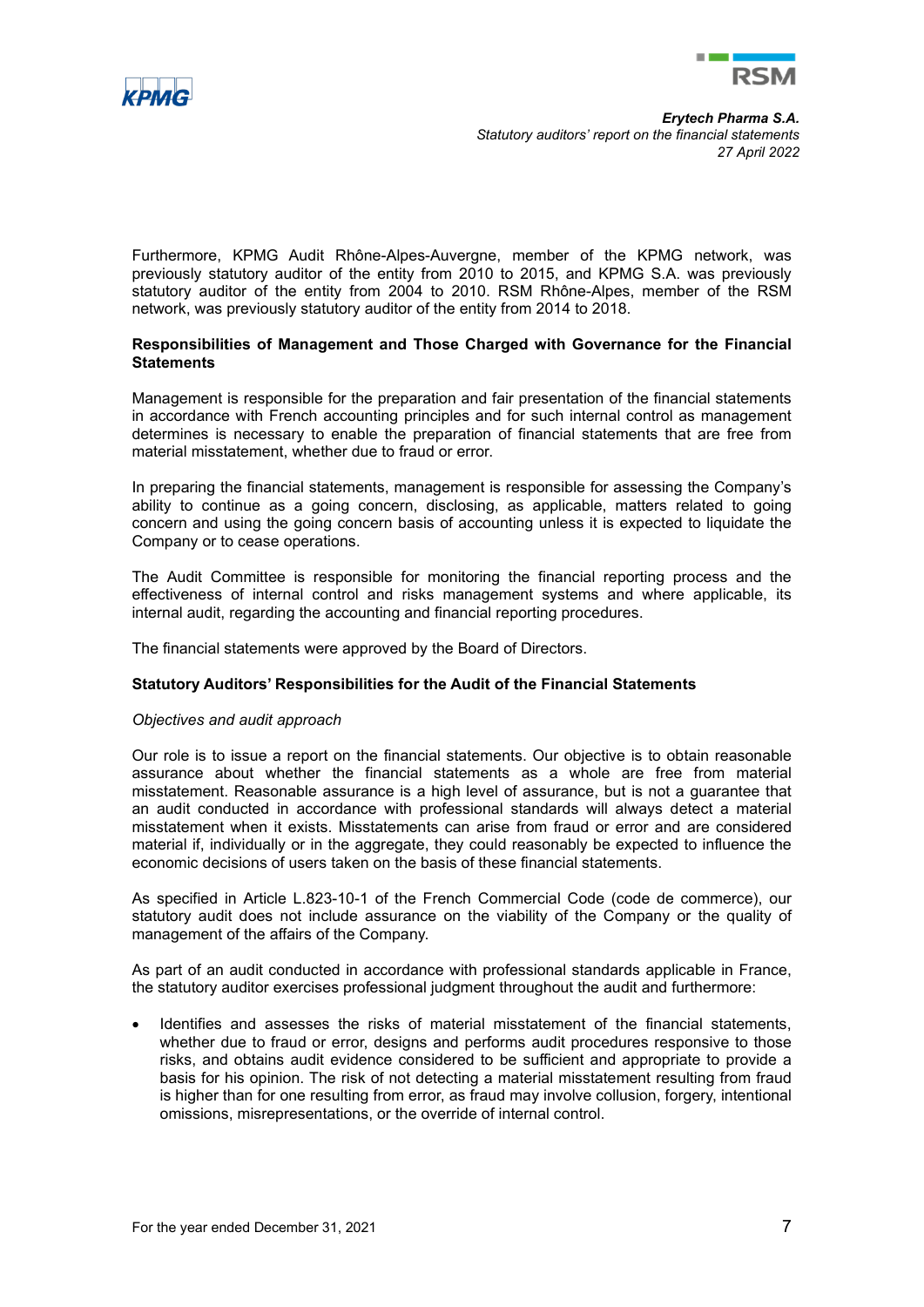



- Obtains an understanding of internal control relevant to the audit in order to design audit procedures that are appropriate in the circumstances, but not for the purpose of expressing an opinion on the effectiveness of the internal control.
- Evaluates the appropriateness of accounting policies used and the reasonableness of accounting estimates and related disclosures made by management in the financial statements.
- Assesses the appropriateness of management's use of the going concern basis of accounting and, based on the audit evidence obtained, whether a material uncertainty exists related to events or conditions that may cast significant doubt on the Company's ability to continue as a going concern. This assessment is based on the audit evidence obtained up to the date of his audit report. However, future events or conditions may cause the Company to cease to continue as a going concern. If the statutory auditor concludes that a material uncertainty exists, there is a requirement to draw attention in the audit report to the related disclosures in the financial statements or, if such disclosures are not provided or inadequate, to modify the opinion expressed therein.
- Evaluates the overall presentation of the financial statements and assesses whether these statements represent the underlying transactions and events in a manner that achieves fair presentation.

## *Report to the Audit Committee*

We submit a report to the Audit Committee which includes in particular a description of the scope of the audit and the audit program implemented, as well as the results of our audit. We also report, if any, significant deficiencies in internal control regarding the accounting and financial reporting procedures that we have identified.

Our report to the Audit Committee includes the risks of material misstatement that, in our professional judgment, were of most significance in the audit of the financial statements of the current period and which are therefore the key audit matters that we are required to describe in this report.